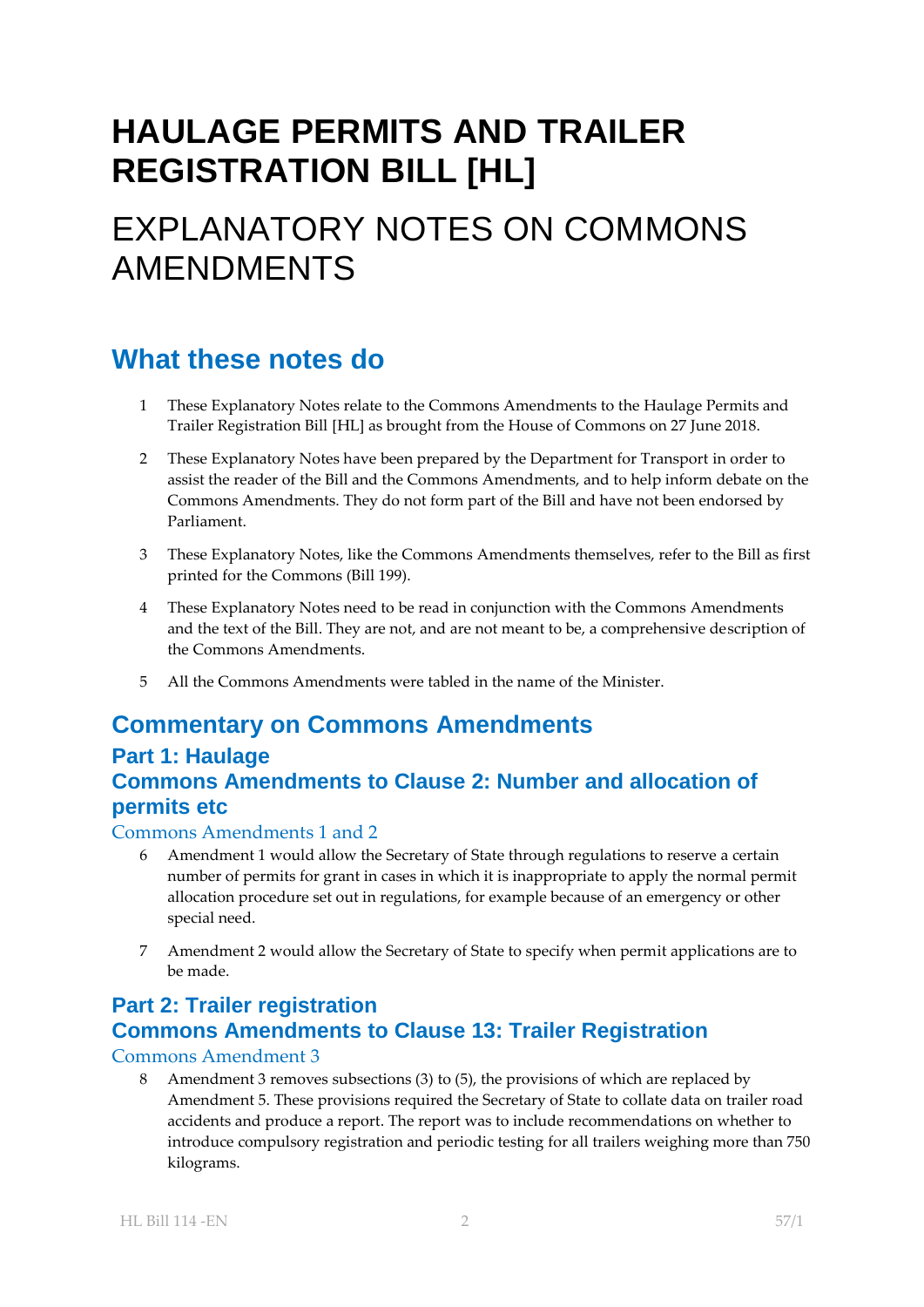## **Commons Amendments to Clause 14: Inspections and Information**

#### Commons Amendment 4

Amendment 4 removes subsections (3) and (4), the provisions of which are replaced by Amendment 6. Subsections (3) and (4) made provision for the report under Clause 13 to include consideration of whether to introduce aperiodic trailer testing regime for trailers weighing more than 750kg and to extend the regulation making powers under Clause 14 to that end.

## **Commons Amendment inserting a new Clause after Clause 19: Trailer safety: report**

#### Commons Amendment 5

- 10 This new Clause requires a report on road traffic accidents involving trailers to be laid before Parliament. The report must include assessments of whether compulsory registration or periodic testing of all trailers weighing more than 750 kilograms in Great Britain should be introduced.
- 11 The report must consider the number and causes of road traffic accidents which have occurred in England, Scotland and Wales during a reporting period which caused death or injury to any person and involved a trailer.
- 12 The report must be published within 12 months of this section coming into force and cover a reporting period of a minimum of twelve consecutive months and ending no earlier than 18 months before the Clause comes into force.

### **Commons Amendment inserting a new Clause after Clause 19: Trailer safety: testing regulations**

#### Commons Amendment 6

- 13 This new Clause allows the Secretary of State, through regulations, to extend the existing system of periodic testing in Great Britain of the construction, condition and safety of vehicles to "relevant trailers" by amending Part 2 of the Road Traffic Act 1988 and the regulations made under it, which govern the existing periodic testing regime. "Relevant trailers" for the purposes of this Clause are those weighing more than 750kg.
- 14 Regulations may not be made under this section until the trailer safety report outlined in Amendment 5 has been laid before Parliament.

## **Part 3: General Commons Amendment to Clause 23: Regulations**

#### Commons Amendment 7

15 This Amendment requires the first regulations for periodic testing of trailers under the new Clause *Trailer safety: testing regulations*, and any later regulations under that new Clause which amend an Act, to be subject to the affirmative resolution procedure.

### **Commons Amendments to Clause 24: Extent**

#### Commons Amendment 8

16 This Amendment provides that the new Clauses inserted by Amendments 5 and 6 (*Trailer safety: report* and *Trailer safety: testing regulations)* extend to England and Wales and Scotland only. The regulation of road traffic is devolved to Northern Ireland and as such it would be inappropriate for the trailer safety report to make recommendations on these policy issues for the entire United Kingdom or for the Secretary of State to implement a periodic testing

These Explanatory Notes relate to the Commons Amendments to the Haulage Permits and Trailer Registration Bill [HL] as brought from the House of Commons on 27 June 2018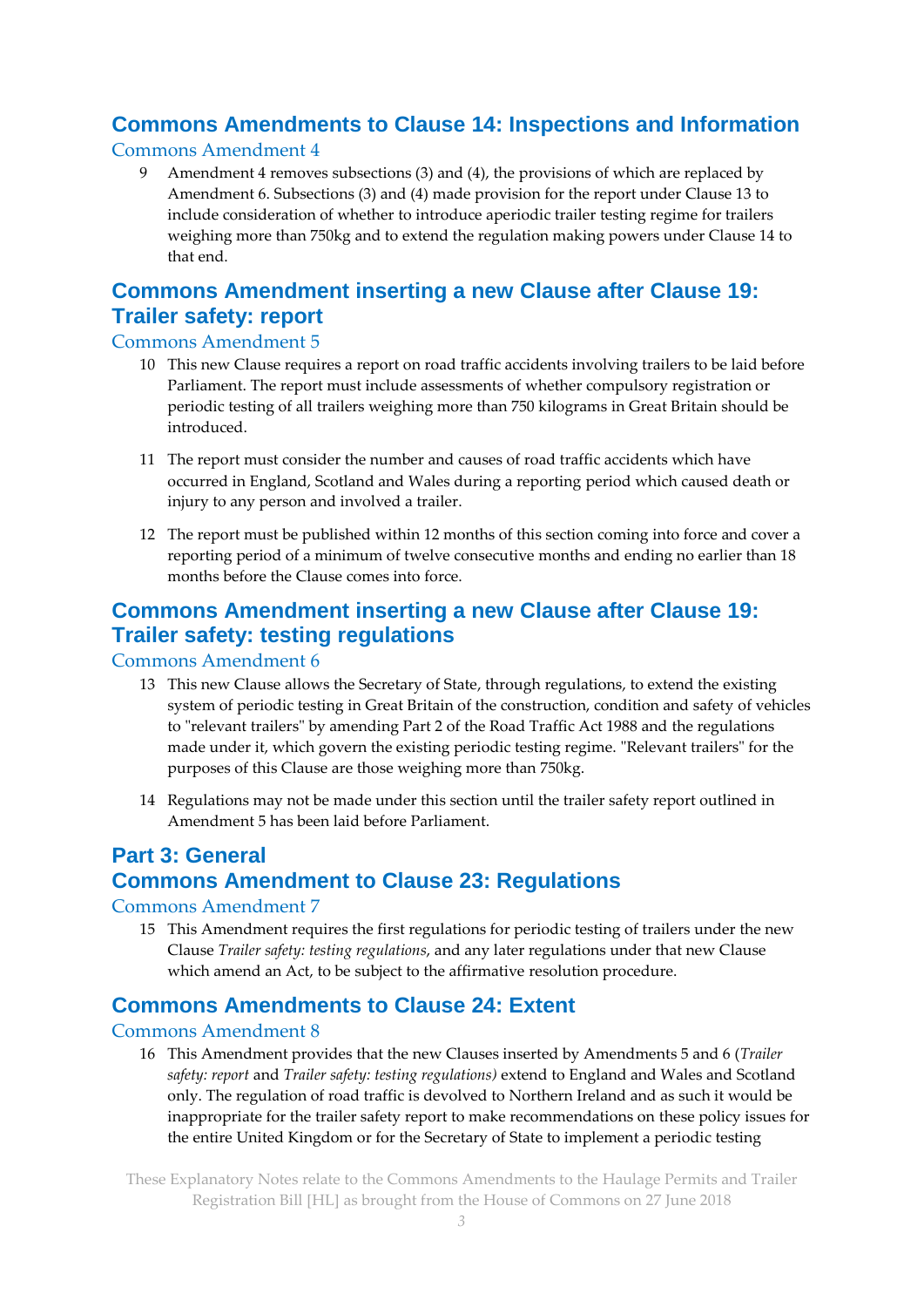regime for trailers across the United Kingdom when the periodic testing policy for all other vehicles is devolved. If a recommendation was made in the report to introduce compulsory registration under the new Clause inserted by Amendment 5, this would be limited to Great Britain. The power relating to periodic testing is also limited to Great Britain through its association with the Road Traffic Act 1988, which does not extend to Northern Ireland.

#### **Commons Amendment to Clause 26: Short title**

#### Commons Amendment 9

17 This Amendment removes the Privilege Amendment inserted by the Lords.

#### **Schedule Part 2: Amendments relating to Part 2**

### Commons Amendments 10 & 11

- 18 Amendment 10 amends the Road Traffic Offenders Act 1988 to make clear that offences where a financial penalty deposit requirement may be imposed include offences relating to trailers as well as offences for motor vehicles.
- 19 Minor road traffic offences are usually enforced through fixed penalty notices, but these can be ineffective against drivers who do not hold a UK address. The immediate imposition of financial penalty deposit requirements allow for the effective enforcement of these provisions for UK trailers whether used by UK or non-UK drivers.
- 20 This Amendment shares the extent of the 1988 Act, which extends to Great Britain.
- 21 Amendment 11 amends the Road Traffic Offenders (Northern Ireland) Order 1996 (SI 1996/1320 (NI 10)) to make clear that offences in Northern Ireland where a financial penalty deposit requirement may be imposed include offences relating to trailers as well as offences for motor vehicles.